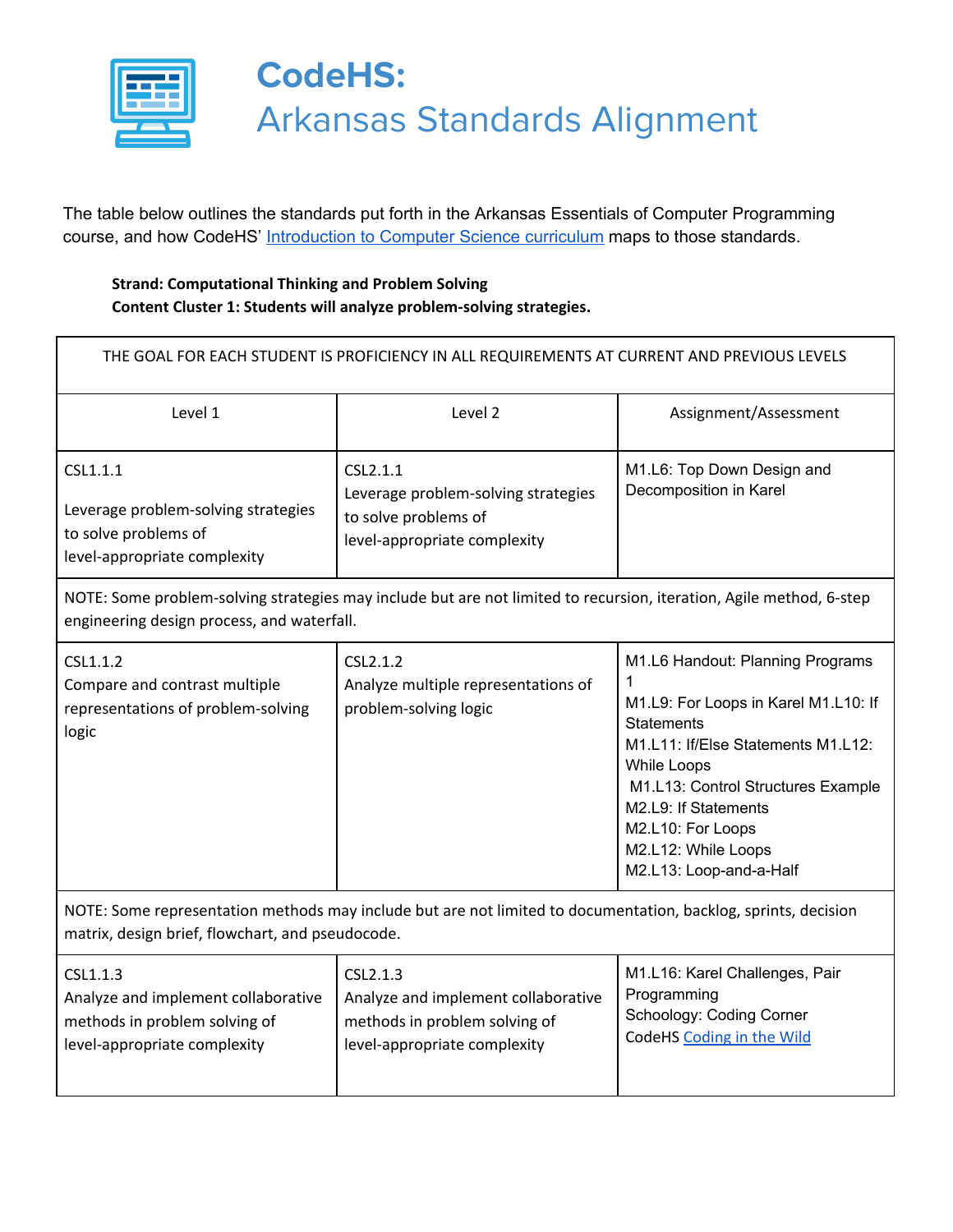

NOTE: Some implementation methods may include but are not limited to paired programming, distributive (divide & conquer), and redundant parallel.

| CSL1.1.4                           | CSL2.1.4                           | M1.L16: Karel Challenges |
|------------------------------------|------------------------------------|--------------------------|
| Recognize processes and techniques | Recognize processes and techniques |                          |
| for troubleshooting of             | for troubleshooting of             |                          |
| level-appropriate complexity       | level-appropriate complexity       |                          |

NOTE: Some processes and techniques for troubleshooting may include but are not limited to tracing; debugging; identification/removal of malware; and error-classification including syntax, logic, runtime, and off-by-one errors.

| more simple, solvable parts<br>more simple, solvable parts | CSL1.1.5<br>Decompose a problem of<br>level-appropriate complexity into | CSL2.1.5<br>Decompose a problem of<br>level-appropriate complexity into | M1.L6: Top Down Design and<br>Decomposition in Karel |
|------------------------------------------------------------|-------------------------------------------------------------------------|-------------------------------------------------------------------------|------------------------------------------------------|
|------------------------------------------------------------|-------------------------------------------------------------------------|-------------------------------------------------------------------------|------------------------------------------------------|

NOTE for CSL1.1.5 through CSL4.1.5: Solvable parts may include but are not limited to methods, functions, and subroutines with and without parameters.

#### **Strand: Computational Thinking and Problem Solving**

#### **Content Cluster 2: Students will analyze connections between elements of mathematics and computer science.**

| THE GOAL FOR EACH STUDENT IS PROFICIENCY IN ALL REQUIREMENTS AT CURRENT AND PREVIOUS LEVELS.      |                                                                                                    |                                                                            |
|---------------------------------------------------------------------------------------------------|----------------------------------------------------------------------------------------------------|----------------------------------------------------------------------------|
| Level 1                                                                                           | Level 2                                                                                            | Assignments/Assessments                                                    |
| CSL1.2.1<br>Interpret logical expressions using<br>Boolean operators (e.g., AND, NOT,<br>OR, XOR) | CSL <sub>2.2.1</sub><br>Interpret logical expressions using<br>short-circuit evaluation            | M <sub>2</sub> .L <sub>6</sub> : Booleans<br>M2.L7: Logical Operators      |
| CSL1.2.2<br>Classify the types of information that<br>can be stored as variables (e.g.,           | CSL <sub>2</sub> .2.2<br>Continuation of this standard is not<br>specifically included or excluded | M2.L2: Variables<br>M2.L3: User Input<br>M2.L16: Local Variables and Scope |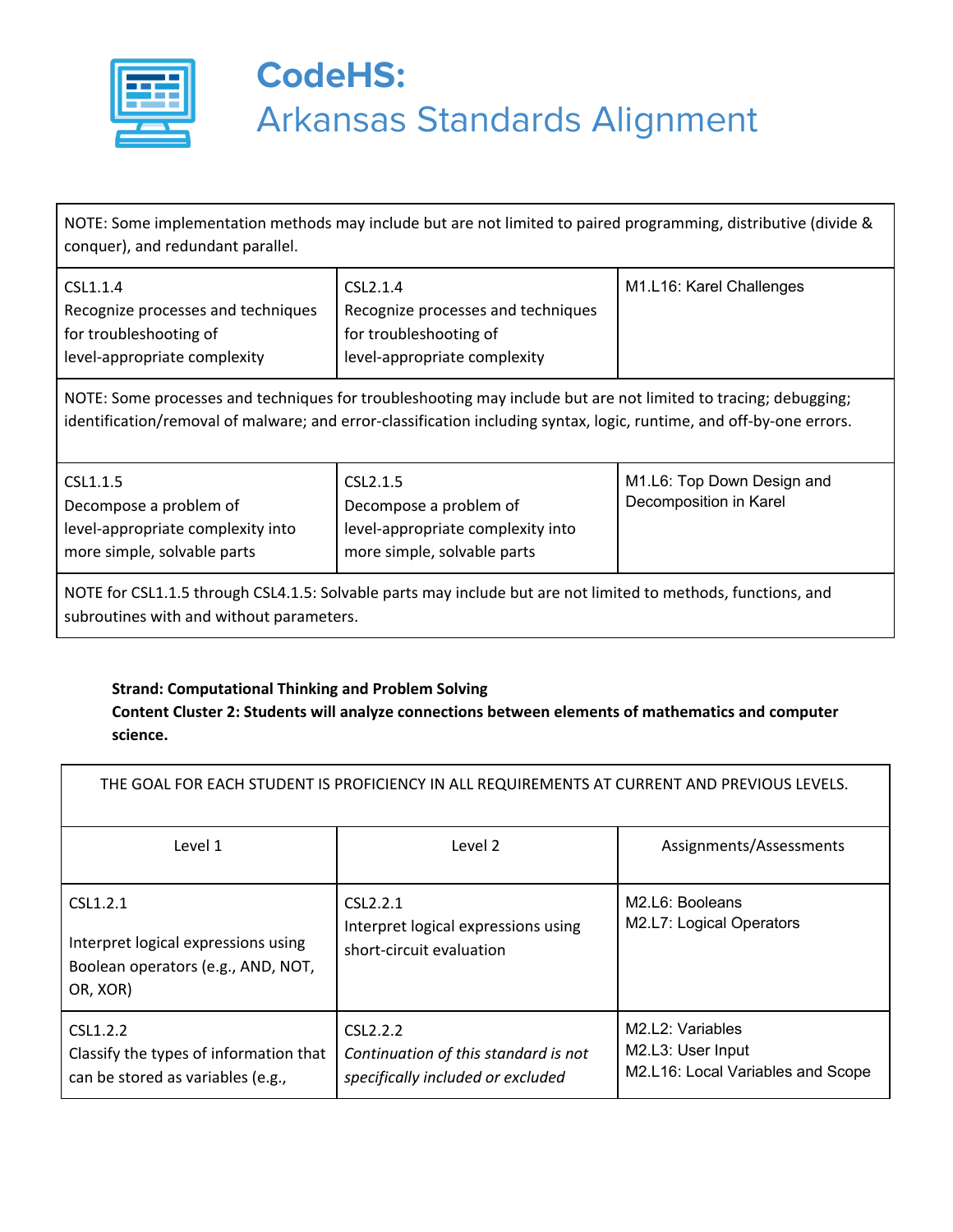

| Booleans, characters, integers,<br>floating points, strings)                                                                                                                                            |                                                                                                                       |                                                                                                                                                   |
|---------------------------------------------------------------------------------------------------------------------------------------------------------------------------------------------------------|-----------------------------------------------------------------------------------------------------------------------|---------------------------------------------------------------------------------------------------------------------------------------------------|
| CSL1.2.3<br>Identify mathematical concepts (e.g.,<br>random number generation,<br>vocabulary) related to computer<br>science                                                                            | CSL2.2.3<br>Recognize the similarities and<br>differences between mathematics<br>and computer science algorithms      | Using Algorithms Handout, M1.L16:<br>Karel Challenges                                                                                             |
| CSL1.2.4<br>This standard is not specifically<br>required until Level 2                                                                                                                                 | CSL2.2.4<br>Discuss the concept of abstraction                                                                        | M1.L4: Functions in Karel M1.L5:<br>The Start Function in Karel M2.L14:<br>Functions and Parameters M2.L15:<br><b>Functions and Return Values</b> |
| CSL1.2.5<br>This standard is not specifically<br>required until Level 2                                                                                                                                 | CSL2.2.5<br>Perform simple operations with<br>base <sub>10</sub> , base <sub>2</sub> , and base <sub>16</sub> numbers | Base 1, 10 and 16                                                                                                                                 |
| NOTE for CSL2.2.5 and CSL4.2.5: Some operations may include but are not limited to addition, subtraction, and<br>conversion.                                                                            |                                                                                                                       |                                                                                                                                                   |
| CSL1.2.6<br>Demonstrate operator (e.g., +, -, /,<br>%, concatenation) precedence in<br>expressions and statements                                                                                       | CSL2.2.6<br>Demonstrate operator (e.g., math,<br>pow, sqrt) precedence in expressions<br>and statements               | M2.L4: Basic Math in JavaScript                                                                                                                   |
| NOTE for CSL1.2.6 through CSL4.2.6: Some examples of operator precedence and assignment may include but are<br>not limited to inside-out, order of operations, and $x = 1$ is not the same as $1 = x$ . |                                                                                                                       |                                                                                                                                                   |

#### **Strand: Data and Information Content Cluster 3: Students will store and manipulate data through the use of computing devices.**

| THE GOAL FOR EACH STUDENT IS PROFICIENCY IN ALL REQUIREMENTS AT CURRENT AND PREVIOUS LEVELS. |         |                         |
|----------------------------------------------------------------------------------------------|---------|-------------------------|
| Level 1                                                                                      | Level 2 | Assignments/Assessments |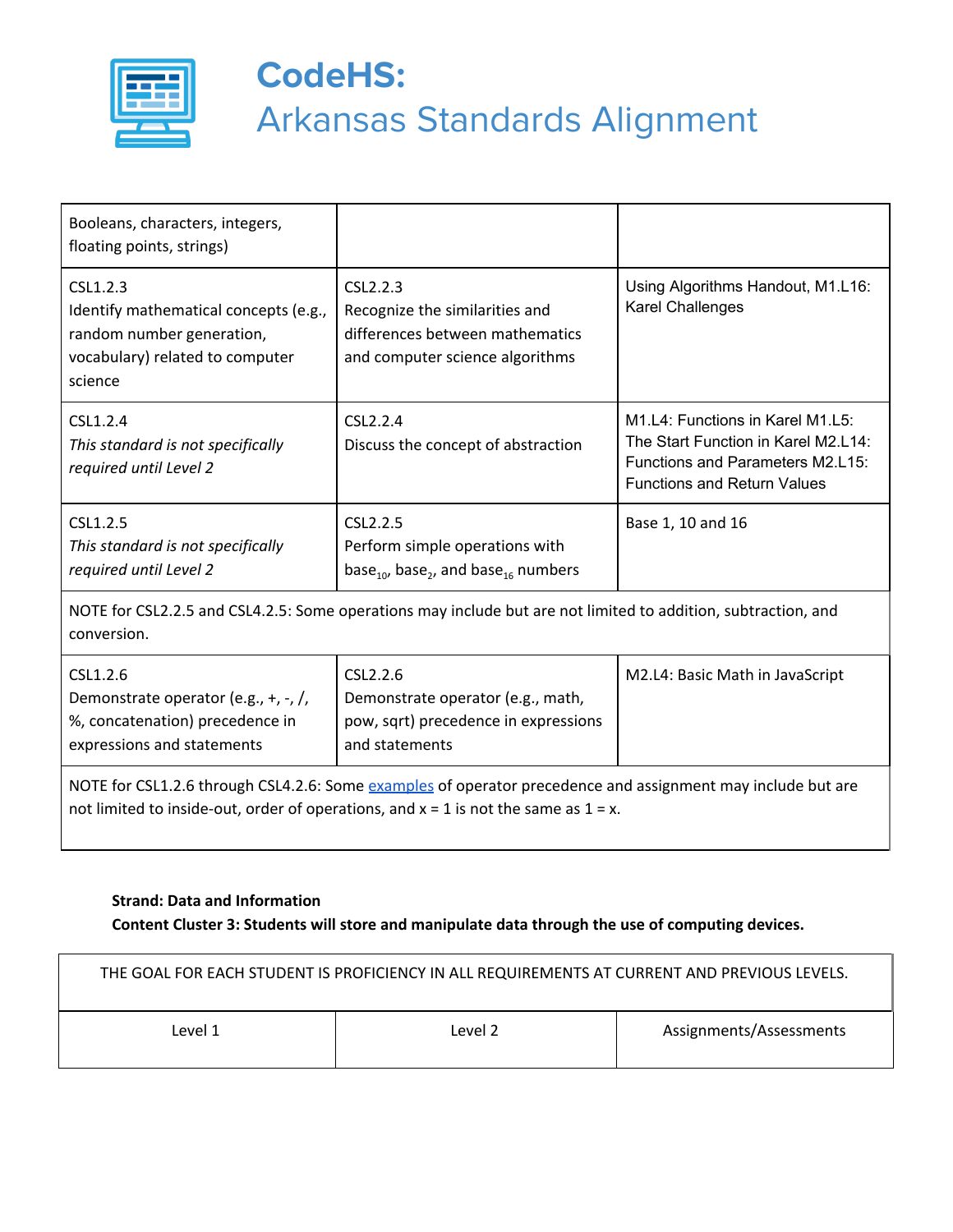

| CSL1.3.1<br>Define, store, and manipulate<br>primitive data | CSL2.3.1<br>Define, store, and manipulate linear<br>data | All of Module 2: Basic JavaScript and<br>Graphics<br>All of Module 3: Animation and<br>Games<br>M4.L16: Data Structures Challenges.<br>All of Module 4: Basic Data<br><b>Structures</b><br>M4.L1: Intro to Lists/Arrays |
|-------------------------------------------------------------|----------------------------------------------------------|-------------------------------------------------------------------------------------------------------------------------------------------------------------------------------------------------------------------------|
|-------------------------------------------------------------|----------------------------------------------------------|-------------------------------------------------------------------------------------------------------------------------------------------------------------------------------------------------------------------------|

NOTE for CSL1.3.1 through CSL4.3.1:

Primitive data can include, but is not limited to, bool, char, double, float, int.

Linear data can include, but is not limited to, arrays, lists, strings, vectors.

Structured data can include, but is not limited to, arrays, classes, linked lists, multidimensional arrays, structs, user-defined classes.

Objects can include, but are not limited to, constructors, data members, methods, pass-by-value/pass-by-reference parameters.

Defining and storing can include, but are not limited to, modifiers such as final, private, protected, public. Manipulating data can include, but is not limited to, arranging (including stacking and queuing), casting, rearranging, sorting.

| CSL1.3.2                         | CSL2.3.2                         | M1.L16: Karel Challenges |
|----------------------------------|----------------------------------|--------------------------|
| Compare and contrast             | Compare and contrast             |                          |
| level-appropriate numeric and    | level-appropriate numeric and    |                          |
| non-numeric data representations | non-numeric data representations |                          |
|                                  |                                  |                          |

NOTE for CSL1.3.2 through CSL4.3.2: Topics could include, but are not limited to, analog vs. digital, ASCII/Unicode, bar codes, compression, encoding, light/pixels, size of file vs. data types vs. storage needed, sound wave/sampling.

#### **Strand: Data and Information Content Cluster 4: Students will analyze and interpret data through the use of computing devices.**

| THE GOAL FOR EACH STUDENT IS PROFICIENCY IN ALL REQUIREMENTS AT CURRENT AND PREVIOUS LEVELS. |         |                         |
|----------------------------------------------------------------------------------------------|---------|-------------------------|
| Level 1                                                                                      | Level 2 | Assignments/Assessments |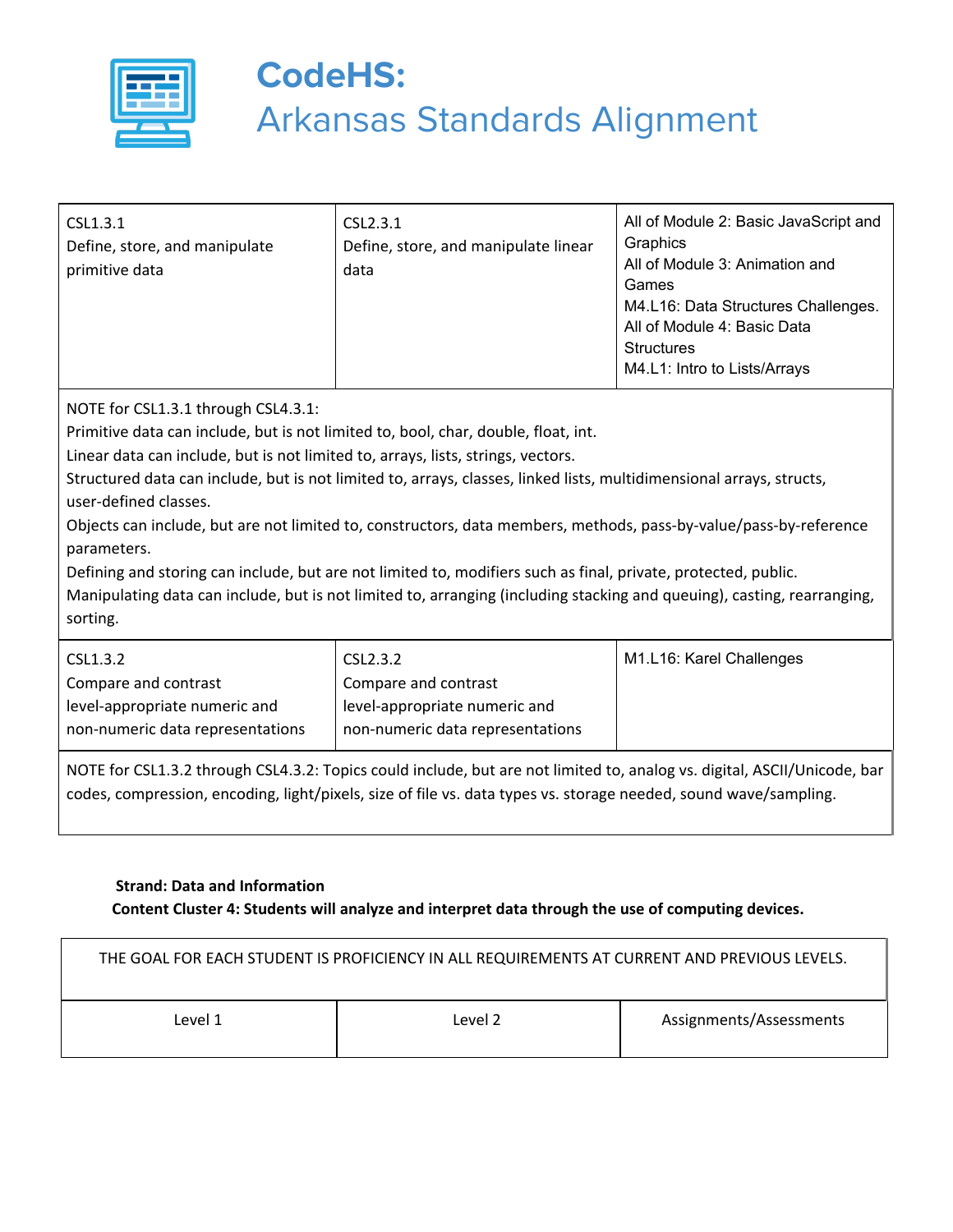

| CSL1.4.1<br>This standard is not specifically<br>required until Level 2                                                                                                                             | CSL2.4.1<br>Analyze the degree to which a<br>computer model accurately<br>represents an actual situation (e.g.,<br>Conway's Game of Life, population<br>growth, predator-prey) | Supplemental Materials for Intro to<br>CS in JavaScript: Data Structures<br><b>Challenge Problems (students</b><br>should complete Data Structures<br>before) |
|-----------------------------------------------------------------------------------------------------------------------------------------------------------------------------------------------------|--------------------------------------------------------------------------------------------------------------------------------------------------------------------------------|---------------------------------------------------------------------------------------------------------------------------------------------------------------|
| CSL1.4.2<br>Examine the ability of computing<br>technology to create and process Big<br>Data                                                                                                        | CSL2.4.2<br>Determine an appropriate visual<br>representation for given data                                                                                                   | All of Module 4: Basic Data<br><b>Structures</b>                                                                                                              |
| NOTE for CSL1.4.2 through CSL4.4.2: Visual representation tools may include, but are not limited to, spreadsheets,<br>Google Analytics, Python libraries, and other programming language libraries. |                                                                                                                                                                                |                                                                                                                                                               |
| CSL1.4.3<br>This standard is not specifically<br>required until Level 2                                                                                                                             | CSL2.4.3<br>Implement algorithms to perform<br>data analysis (e.g., longest string,<br>maximum, mean, minimum, range)                                                          | Using Algorithms Handout, M1.L16:<br><b>Karel Challenges</b>                                                                                                  |

#### **Strand: Algorithms and Programs Content Cluster 5: Students will create, evaluate, and modify algorithms.**

| THE GOAL FOR EACH STUDENT IS PROFICIENCY IN ALL REQUIREMENTS AT CURRENT AND PREVIOUS LEVELS.       |                                                                                                                   |                                                                                                                                            |
|----------------------------------------------------------------------------------------------------|-------------------------------------------------------------------------------------------------------------------|--------------------------------------------------------------------------------------------------------------------------------------------|
| Level 1                                                                                            | Level 2                                                                                                           | Assignments/Assessments                                                                                                                    |
| CSL1.5.1<br>Construct and evaluate simple<br>expressions using relational and<br>logical operators | CSL <sub>2</sub> .5.1<br>Construct and evaluate compound<br>expressions using relational and<br>logical operators | Using Algorithms Handout, M1.L16:<br><b>Karel Challenges</b>                                                                               |
| CSL1.5.2<br>Design and implement algorithms                                                        | CSL <sub>2</sub> .5.2<br>Design and implement algorithms that<br>use sequence, selection, and iteration           | M1.L9: For Loops in Karel M1.L10: If<br>Statements M1.L11: If/Else<br>Statements M1.L12: While Loops<br>M1.L13: Control Structures Example |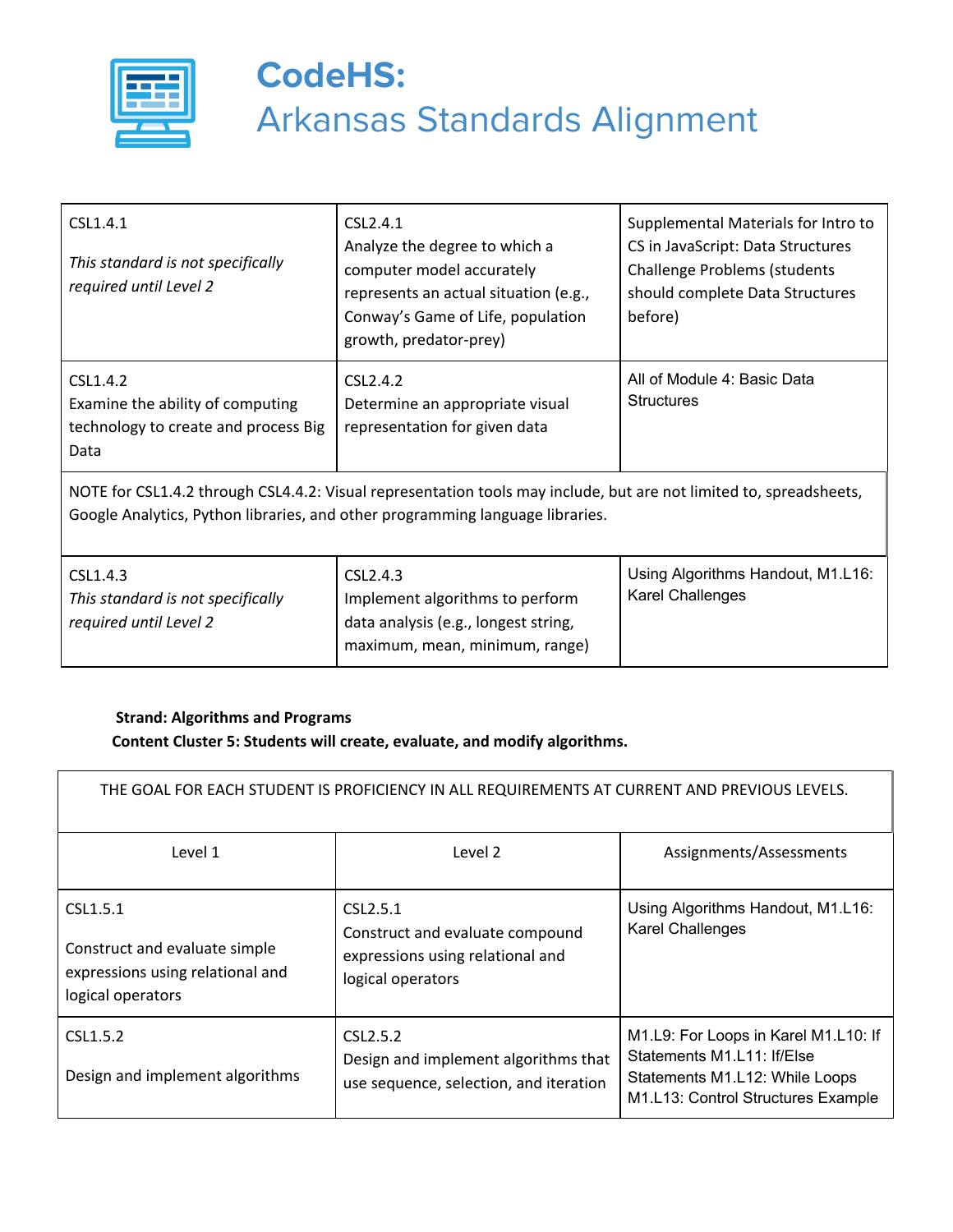

| that use sequence and selection<br>including nested ifs (e.g., if, if/else,<br>if/else if, switch-case) | including nested loops (e.g., for, for<br>each, while, do while)                                                                                                                                                                | M2.L9: If Statements<br>M2.L10: For Loops<br>M2.L12: While Loops<br>M2.L13: Loop-and-a-Half                                                                                                                                                                                                                                                                                      |
|---------------------------------------------------------------------------------------------------------|---------------------------------------------------------------------------------------------------------------------------------------------------------------------------------------------------------------------------------|----------------------------------------------------------------------------------------------------------------------------------------------------------------------------------------------------------------------------------------------------------------------------------------------------------------------------------------------------------------------------------|
| CSL1.5.3<br>Illustrate the flow of execution of a<br>program including branching and<br>looping         | CSL2.5.3<br>Illustrate the flow of execution of an<br>increasingly complex program<br>including branching and looping                                                                                                           | All of Module 2: Basic JavaScript<br>and Graphics<br>All of Module 3: Animation and<br>Games<br>M4.L16: Data Structures Challenges.<br>M1.L9: For Loops in Karel M1.L10: If<br>Statements M1.L11: If/Else<br>Statements M1.L12: While Loops<br>M1.L13: Control Structures Example<br>M2.L9: If Statements<br>M2.L10: For Loops<br>M2.L12: While Loops<br>M2.L13: Loop-and-a-Half |
| CSL1.5.4<br>Evaluate the qualities of<br>level-appropriate algorithms                                   | CSL2.5.4<br>Evaluate the qualities of<br>level-appropriate algorithms                                                                                                                                                           | Comparing Algorithms Handout,<br>M1.L16: Karel Challenges                                                                                                                                                                                                                                                                                                                        |
|                                                                                                         | NOTE for CSL1.5.4 through CSL4.5.4: Evaluation tools can include, but are not limited to, a code review and test cases.<br>Qualities can include correctness, usability, readability, efficiency, portability, and scalability. |                                                                                                                                                                                                                                                                                                                                                                                  |

| CSL1.5.5                           | CSL2.5.5                           | M1.L16: Karel Challenges |
|------------------------------------|------------------------------------|--------------------------|
| Utilize a systematic approach to   | Utilize a systematic approach to   |                          |
| detect structural and logic errors | detect structural and logic errors |                          |

#### **Strand: Algorithms and Programs Content Cluster 6: Students will create programs to solve problems.**

| THE GOAL FOR EACH STUDENT IS PROFICIENCY IN ALL REQUIREMENTS AT CURRENT AND PREVIOUS LEVELS. |  |  |  |
|----------------------------------------------------------------------------------------------|--|--|--|
| Assignments/Assessments<br>Level 2<br>Level 1                                                |  |  |  |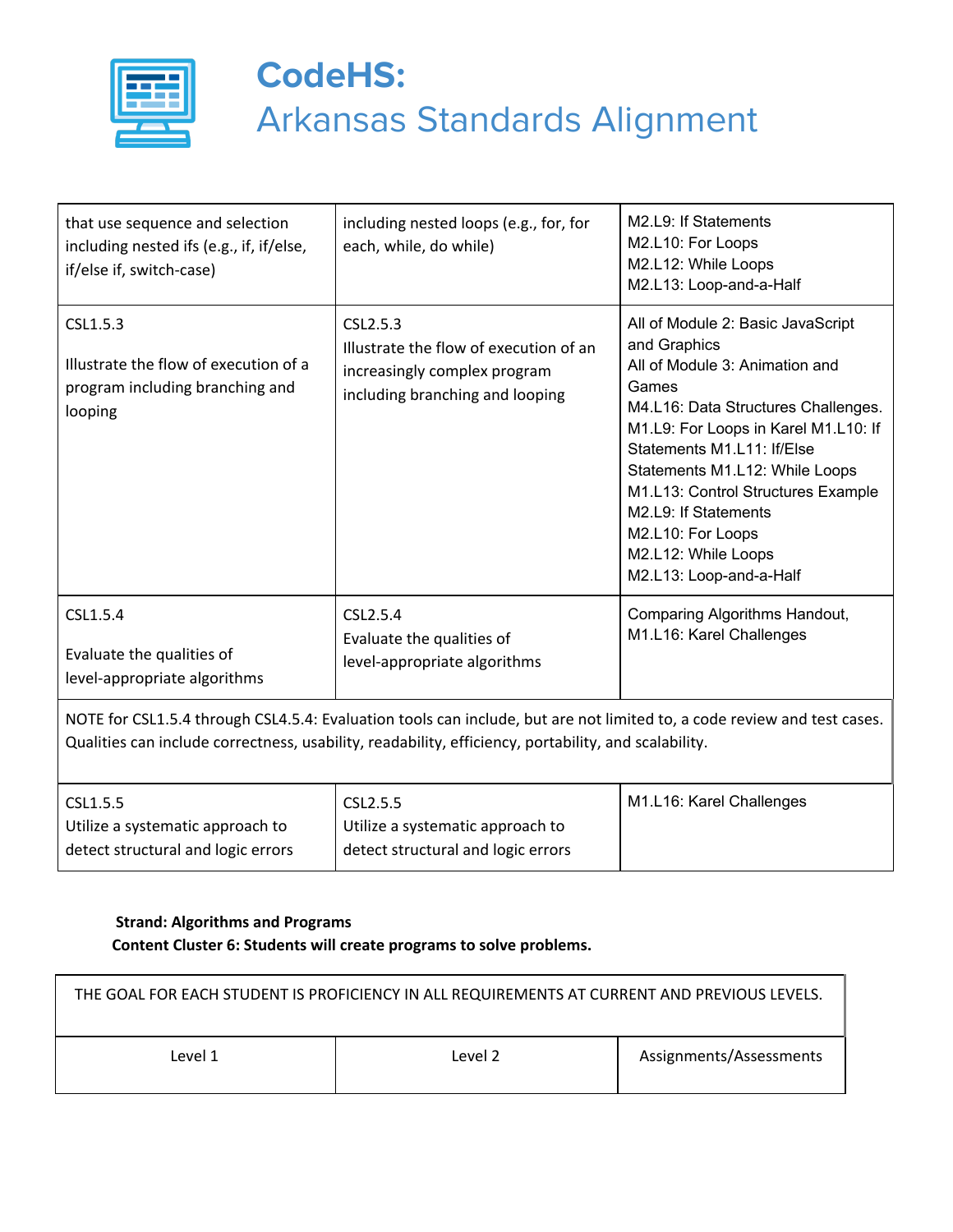

*required until Level 4*

# **CodeHS:** Arkansas Standards Alignment

| CSL1.6.1<br>Create programs to solve problems of<br>level-appropriate complexity applying<br>best practices of program design and<br>format (e.g., descriptive names,<br>documentation, indentation,<br>whitespace)                                    | CSL2.6.1<br>Create programs to solve problems of<br>level-appropriate complexity applying<br>best practices of program design and<br>format (e.g., descriptive names,<br>documentation, indentation,<br>whitespace) | M2.L2: Variables<br>M2.L16: Local Variables and<br>Scope<br><b>Entire Curriculum</b><br>M1.L6 Handout: Planning<br>Programs 1 |  |
|--------------------------------------------------------------------------------------------------------------------------------------------------------------------------------------------------------------------------------------------------------|---------------------------------------------------------------------------------------------------------------------------------------------------------------------------------------------------------------------|-------------------------------------------------------------------------------------------------------------------------------|--|
| NOTE for CSL1.6.1 through CSL4.6.1: Problems of varying complexity can include, but are not limited to,<br>encoding, encryption, finding minimum/maximum values, identifying prime numbers, searching and sorting,<br>and solving the Towers of Hanoi. |                                                                                                                                                                                                                     |                                                                                                                               |  |
| CSL1.6.2<br>Utilize<br>functions/methods/procedures to<br>input, output, and manipulate data<br>with and without parameters                                                                                                                            | CSL2.6.2<br>Determine the scope of variables<br>declared in<br>functions/methods/procedures and<br>control structures                                                                                               | M2.L2: Variables<br>M2.L16: Local Variables and<br>Scope                                                                      |  |
| NOTE for CSL1.6.2 through CSL4.6.2: In conjunction with standards CSL1.3.1 through CSL4.3.1, the goal is to<br>introduce and implement object-oriented programming.                                                                                    |                                                                                                                                                                                                                     |                                                                                                                               |  |
| CSL1.6.3<br>Create a program that reads from<br>standard input and writes to standard<br>output                                                                                                                                                        | CSL2.6.3<br>Create a program that reads from a<br>file and writes to a file                                                                                                                                         | M2.L2: Variables<br>M2.L3: User Input                                                                                         |  |
| CSL1.6.4<br>This standard is not specifically                                                                                                                                                                                                          | CSL2.6.4<br>This standard is not specifically                                                                                                                                                                       |                                                                                                                               |  |

### **Strand: Computers and Communications Content Cluster 7: Students will analyze the utilization of computers**

*required until Level 4*

| Level 1<br>Level 2 | Assignments/Assessments |
|--------------------|-------------------------|
|--------------------|-------------------------|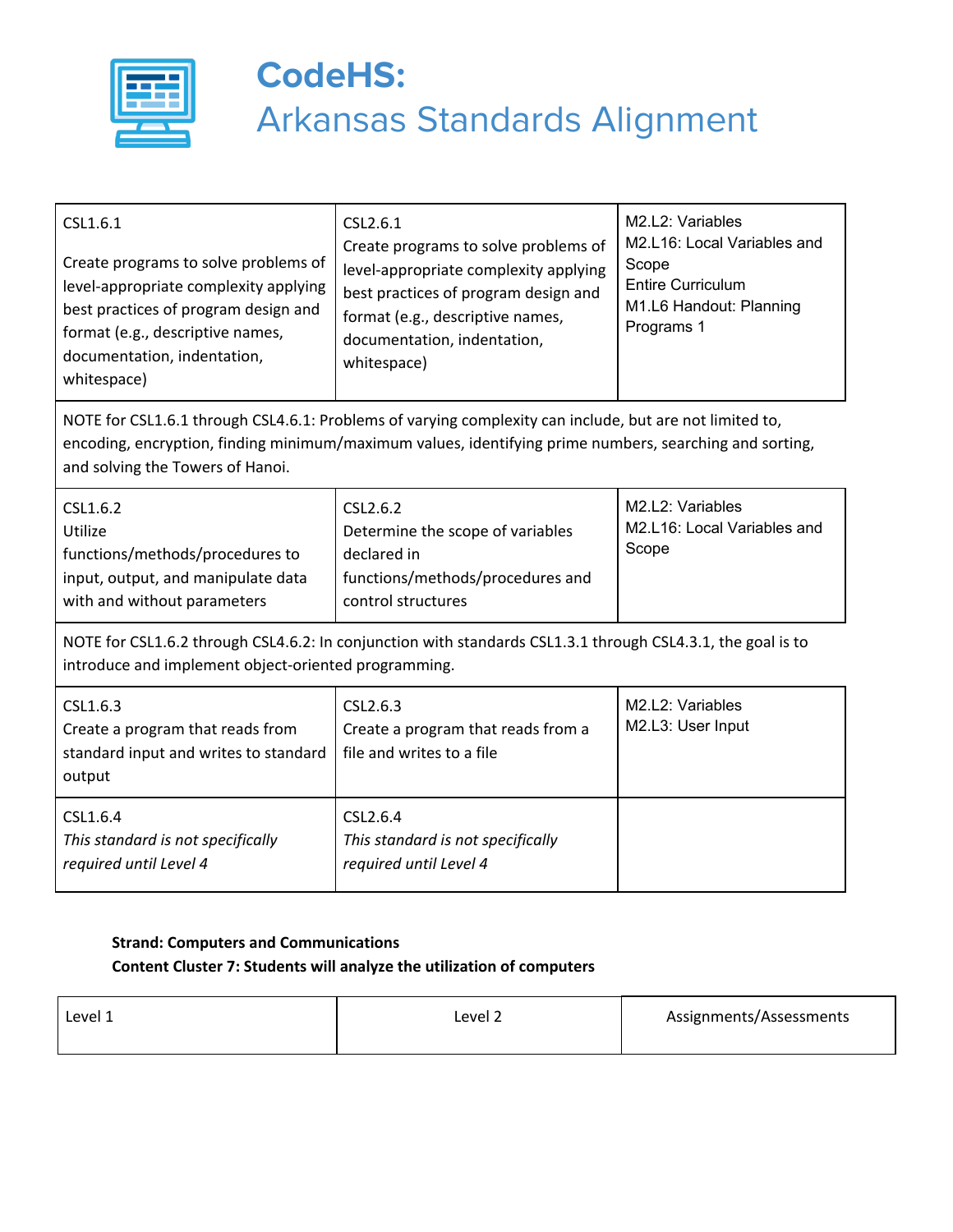

| CSL1.7.1<br>This standard is not specifically<br>required until Level 2                                                                                                     | CSL <sub>2.7.1</sub><br>Characterize how software and/or<br>hardware is used in industry (e.g.,<br>business, government, medical,<br>military, sports) | CodeHS Coding in the Wild       |
|-----------------------------------------------------------------------------------------------------------------------------------------------------------------------------|--------------------------------------------------------------------------------------------------------------------------------------------------------|---------------------------------|
| CSL1.7.2<br>Identify desired technical and soft<br>skills (e.g., collaboration,<br>communication, problem solving,<br>teamwork) that can be enhanced by<br>computer science | CSL2.7.2<br>Discuss technical and soft skills honed<br>by computer science                                                                             | CodeHS Coding in the Wild       |
| CSL1.7.3<br>Discuss diverse careers that are<br>influenced by computer science and<br>its availability to all regardless of<br>background                                   | CSL2.7.3<br>Analyze a historical timeline of<br>computers and technology                                                                               | History of Computing reflection |

#### **Strand: Computers and Communications**

**Content Cluster 8: Students will analyze resilient, reliable, and adaptable communication methods and systems used to transmit information among computing devices.**

| Level 1                                                            | Level 2                                                                        | Assignments/Assessments                                                                    |
|--------------------------------------------------------------------|--------------------------------------------------------------------------------|--------------------------------------------------------------------------------------------|
|                                                                    |                                                                                |                                                                                            |
| CSL1.8.1<br>Utilize networks to perform<br>level-appropriate tasks | CSL <sub>2.8.1</sub><br>Utilize networks to perform<br>level-appropriate tasks | Session 3: Introduction to Network<br>Technology 03.02 Internet Routing<br>and Reliability |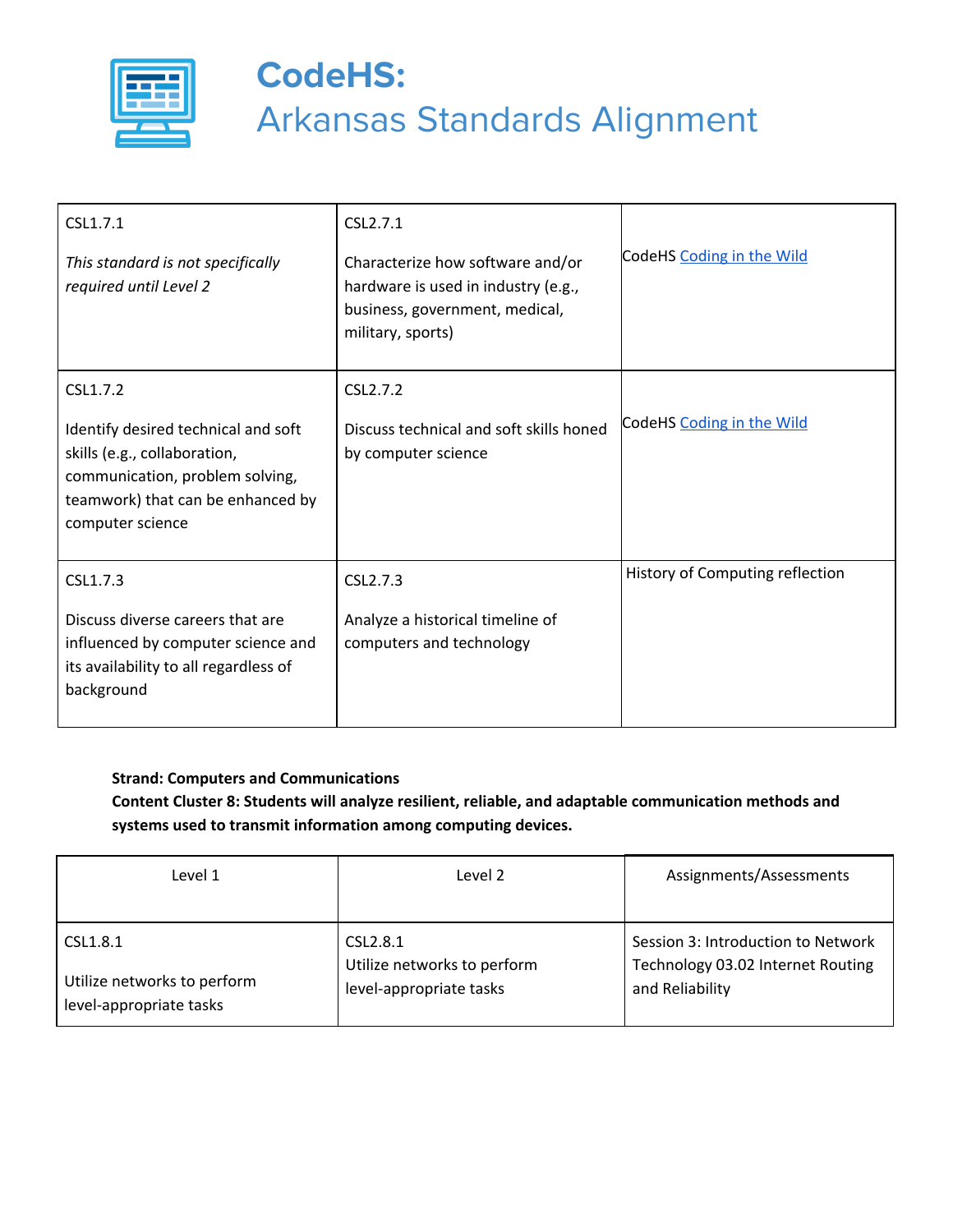

| CSL1.8.2<br>Discuss the role of internet service<br>providers (ISP) in providing<br>connectivity       | CSL <sub>2.8.2</sub><br>Discuss the hierarchical nature of<br>networks, subnetworks, and the<br>Internet                          | Session 3: Introduction to Network<br>Technology 03.01The Internet<br>Protocol (IP) and Domain Name<br>Systems (DNS), 03.02Internet<br>Routing and Reliability |
|--------------------------------------------------------------------------------------------------------|-----------------------------------------------------------------------------------------------------------------------------------|----------------------------------------------------------------------------------------------------------------------------------------------------------------|
| CSL1.8.3<br>Compare and contrast local area<br>networks (LAN) and wide area<br>networks (WAN)          | CSL2.8.3<br>Identify various common topologies<br>utilized in network implementations                                             | Session 3: Introduction to Network<br>Technology 03.08 LAN and WAN                                                                                             |
| CSL1.8.4<br>This standard is not specifically<br>required until Level 2                                | CSL2.8.4<br>Identify digital and physical methods<br>used to secure networks                                                      | Session 3: Introduction to Network<br>Technology 03.09 Safety First                                                                                            |
| CSL1.8.5<br>Identify common network protocols<br>(e.g., DNS, HTTP/HTTPS,<br>SMTP/POP/IMAP, Telnet/SSH) | CSL <sub>2.8.5</sub><br>Compare and contrast common<br>network protocols (e.g., DNS,<br>HTTP/HTTPS, SMTP/POP/IMAP,<br>Telnet/SSH) | Session 3: Introduction to Network<br>Technology 03.02 Internet Routing<br>and Reliability, 03.07 Internet and<br><b>Network Protocols</b>                     |

#### **Strand: Computers and Communications Content Cluster 9: Students will utilize appropriate hardware and software.**

| Level 1                                                                                                                                                   | Level 2                                                                                                     | Assignments/Assessments                                                                  |
|-----------------------------------------------------------------------------------------------------------------------------------------------------------|-------------------------------------------------------------------------------------------------------------|------------------------------------------------------------------------------------------|
| CSL1.9.1<br>Compare and contrast computer<br>programming paradigms and<br>languages (e.g., text-based, visual,<br>high-level, low-level, object-oriented) | CSL <sub>2.9.1</sub><br>Compare and contrast the tradeoffs<br>between compiled and interpreted<br>languages | Not covered                                                                              |
| CSL1.9.2<br>Discuss version control and<br>Integrated Development                                                                                         | CSL <sub>2.9.2</sub><br>Use the debugger in an IDE                                                          | Entire Karel module in the Intro<br>course (Module 1: Programming<br>with Karel the Dog) |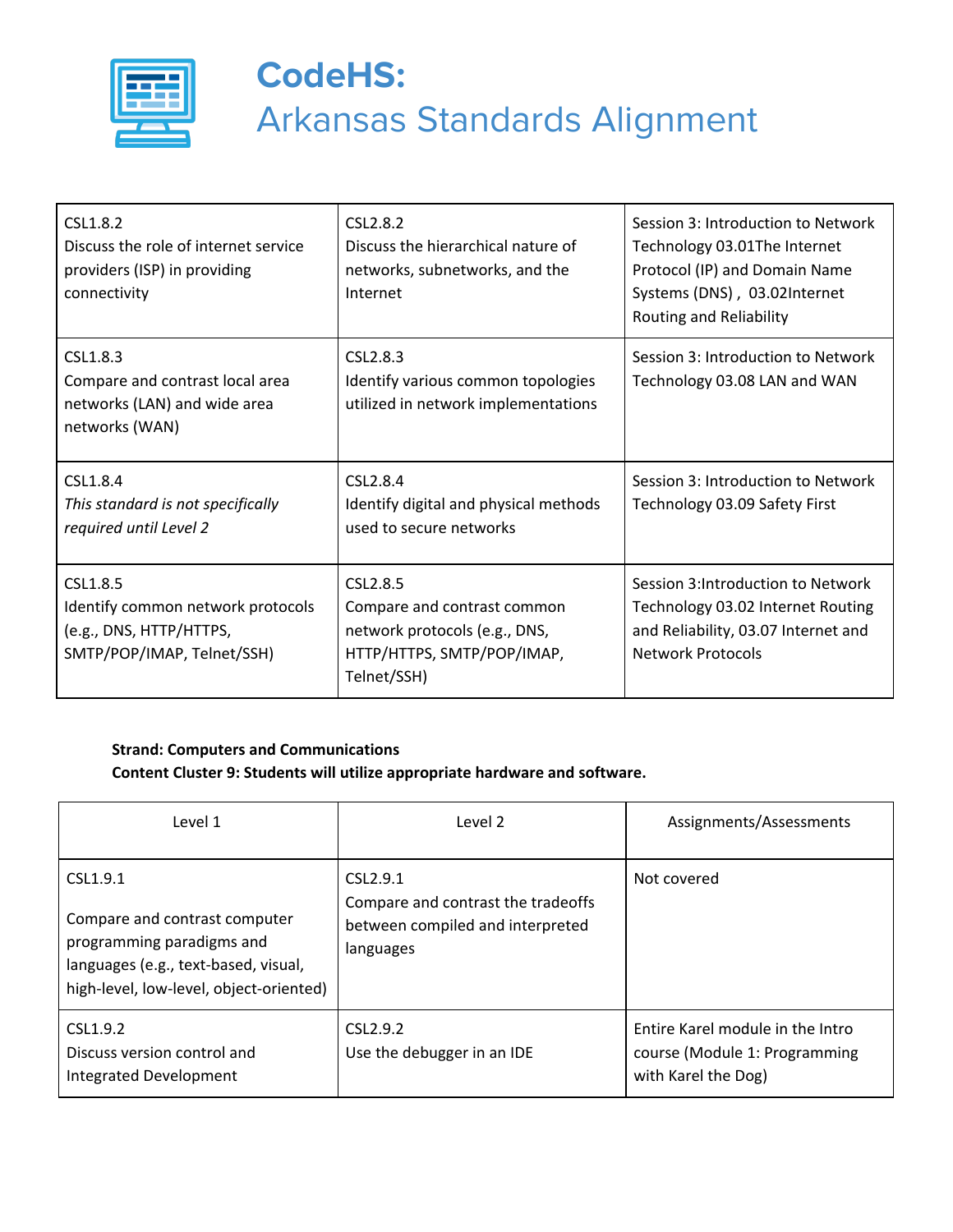

| Environments (IDE)                                                                                                                                                                       |                                                                                                   |                                                            |
|------------------------------------------------------------------------------------------------------------------------------------------------------------------------------------------|---------------------------------------------------------------------------------------------------|------------------------------------------------------------|
| CSL1.9.3<br>Classify layers of software (e.g.,<br>applications, drivers, operating<br>systems) within various platforms                                                                  | CSL2.9.3<br>Continuation of this standard is not<br>specifically included or excluded             | What is a Computer? Hardware and<br><b>Software Basics</b> |
| CSL1.9.4<br>Identify hardware components (e.g.,<br>input/output devices, internal<br>organization of a computer, storage<br>devices) of computing technology<br>within various platforms | CSL <sub>2.9.4</sub><br>Continuation of this standard is not<br>specifically included or excluded | What is a Computer? Hardware and<br><b>Software Basics</b> |

### **Strand: Community, Global, and Ethical Impacts Content Cluster 10: Students will analyze appropriate uses of technology and its social and global impacts**

| Level 1                                                                                                                                                                                                 | Level 2                                                                                                                                            | Assignments/Assessments                                 |
|---------------------------------------------------------------------------------------------------------------------------------------------------------------------------------------------------------|----------------------------------------------------------------------------------------------------------------------------------------------------|---------------------------------------------------------|
| CSL1.10.1<br>Categorize the risks associated with<br>the utilization and implementation of<br>digital technology<br>Legal<br>$\bullet$<br>Physical<br>$\bullet$<br>Psychological<br>$\bullet$<br>Social | CSL2.10.1<br>Discuss the effects associated with the<br>use of social media (e.g., global<br>communication, hiring, incarceration,<br>termination) | Cybersecurity: Digital Citizenship<br>and Cyber Hygiene |
| NOTE: Legal issues include but are<br>not limited to access, AFTRA,<br>copyright, FAA, FCC, hacking,<br>intellectual property, licensure, local<br>computer-use policy, piracy, and<br>plagiarism.      |                                                                                                                                                    |                                                         |